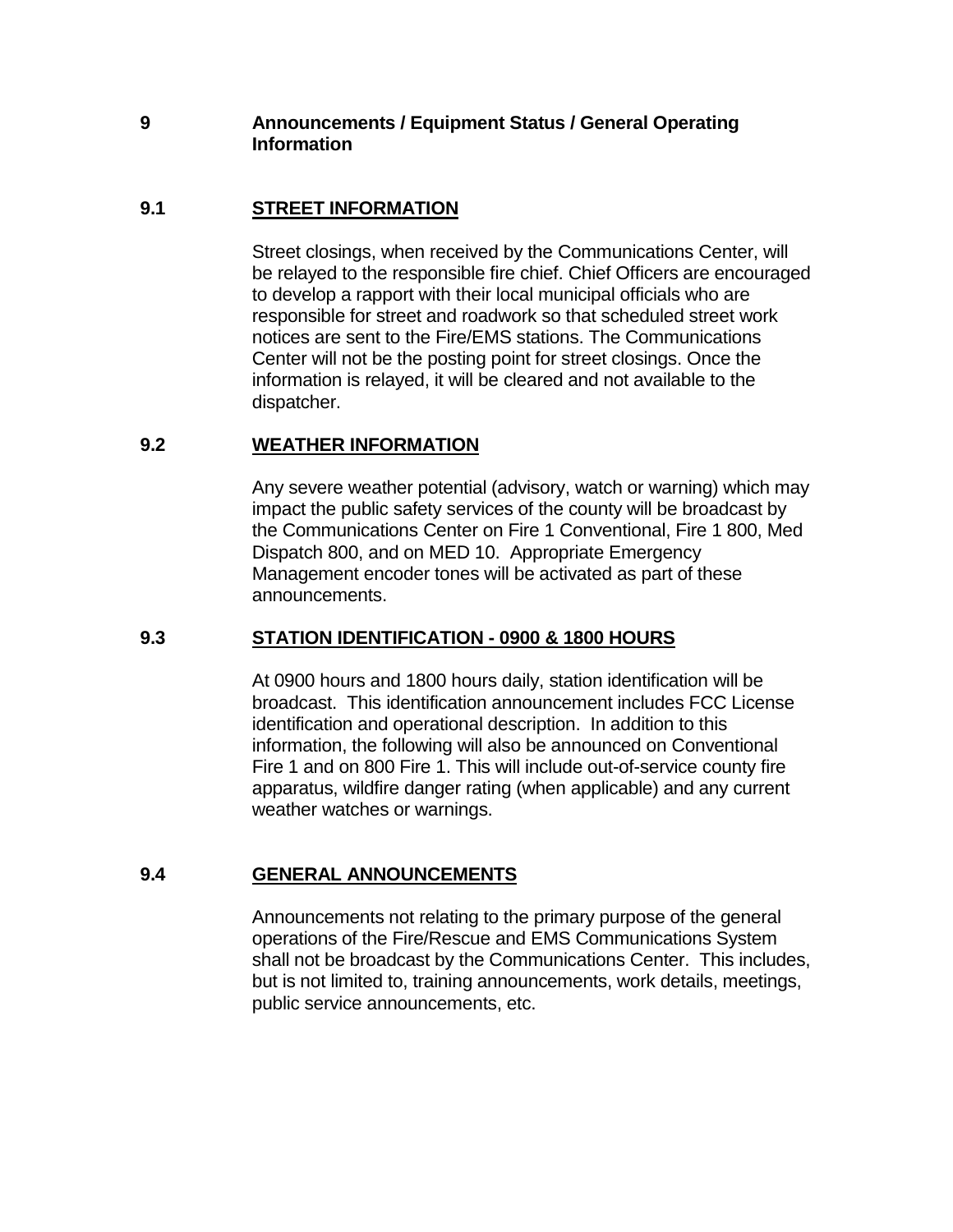# **9.5 APPARATUS STATUS**

- 9.5A Apparatus status shall be maintained at the Communications Center at all times.
- 9.5B Companies placing apparatus out-of-service (maintenance, etc.) will relay such information to the Communications Center by telephone. Apparatus being placed out of service or unavailable during an incident due to manning, availability, or mechanical problems may be done by radio.

The following procedures are acceptable:

- 1. Send next due unit (assumed if nothing requested)
- 2. No transfers
- 3. Specific unit on *all* calls
- 9.5C Apparatus Stand Bys / Apparatus Loaning.

Apparatus standing by for companies who are out of service will assume the radio designation for the unit that they are standing by for. Only exception to this will be if the standby unit is remaining available for first due responses in their first due box area.

 Example- Truck 12 is standing by for Truck 53 due to a banquet. Truck 12 will be placed out of service in CAD and will assume Truck 53's designation.

Apparatus loaned to another company for use will assume the designation of the unit they are filling for.

 Example- Engine 141 is loaned to Co. 36. E141 will assume the designation of Engine 136 or Engine 236.

These procedures DO NOT relate to apparatus transfers during an incident. Apparatus will maintain their normal designations during transfers.

9.5C Headquarters/Cumberland MED will announce apparatus in- and outof-service at time of notification of such. Pager activations will only be done at the request of the caller and subject to the discretion of the Shift Supervisor.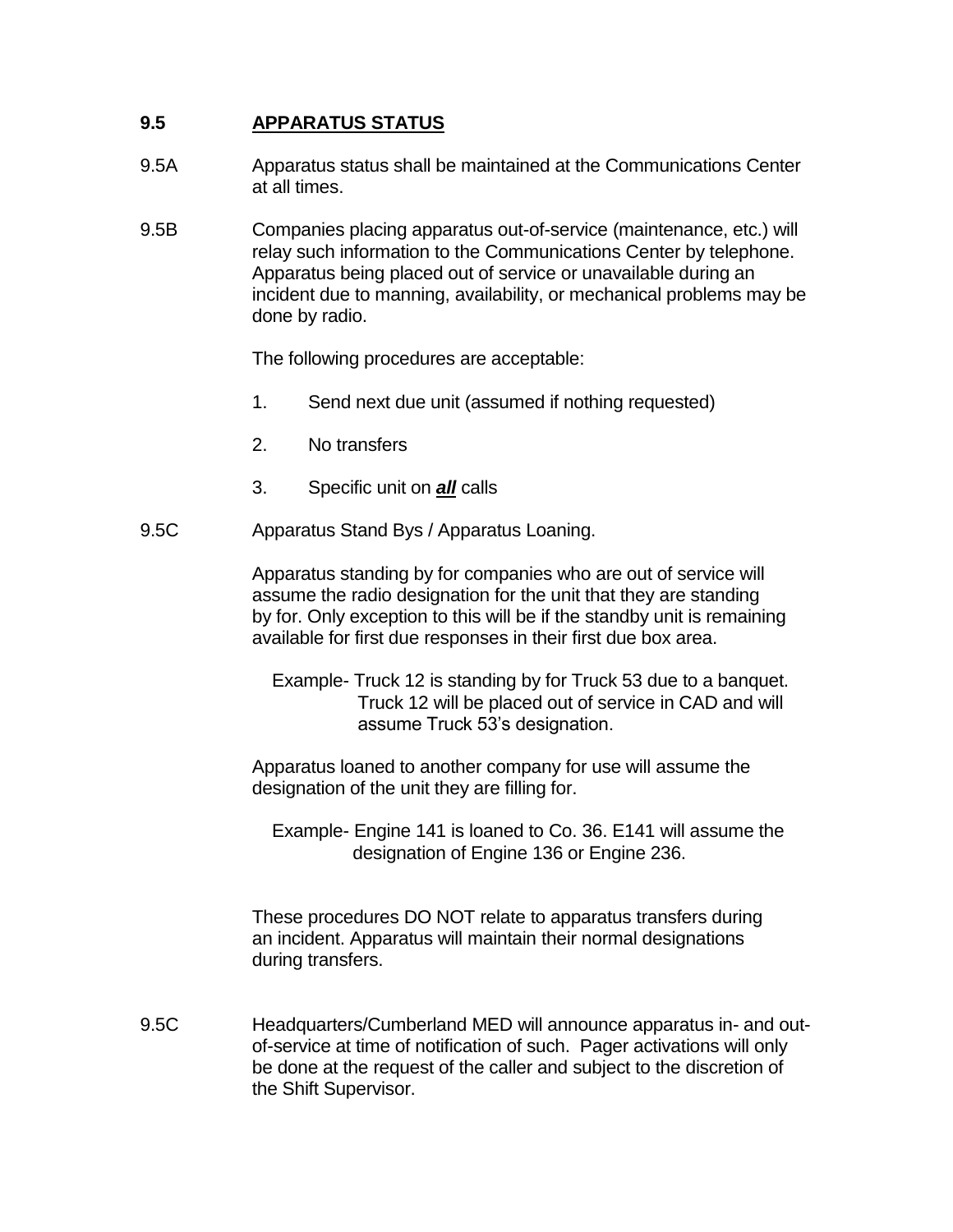9.5D *ALL* apparatus reported as out-of-service will be announced as part of the 0900 and 1800-hour status reports.

### **9.6 DRILLS/EXERCISES/COMMUNITY-STATION EVENTS**

- 9.6A Routine training drills and exercises will not be announced nor dispatched by the Communications Center. Required exercises requiring communications evaluation will require a written request to the 9-1-1 Operations Manager for potential approval.
- 9.6B Requests for a dedicated communications talk groups for drills, exercises, or community/company events for purposes of communications between field units may be granted if approved by DPS. It is suggested that you use your agency talk group whenever possible for these purposes. DPS will not adjust radio profiles to accommodate these events. Event talk groups or an operational talk group will be utilized as assigned. The use of the Fire Regional or Public Safety talk groups is not allowed. A request for an assigned talk group shall be forwarded to one of the following a minimum of 48 hours prior to the event:

| <b>Brian Hamilton</b> | 717-218-2908 | bhamilton@ccpa.net |
|-----------------------|--------------|--------------------|
| John Quirk            | 717-218-2916 | jquirk@ccpa.net    |
| <b>Bob Shively</b>    | 717-218-2902 | rshively@ccpa.net  |

9.6C Under no circumstances shall any of the radio frequencies licensed by the county for Fire and EMS Communications Systems or any dispatch or operational talk groups be used for communications related to fund raising events.

## **9.7 ADMINISTRATIVE CALLS TO CHIEF OFFICERS**

Administrative calls to chief officers for information, potential incident notification or other needs directly related to their realm of official authority will be done in the following manner:

- A. Telephone call
- B. Radio Broadcast